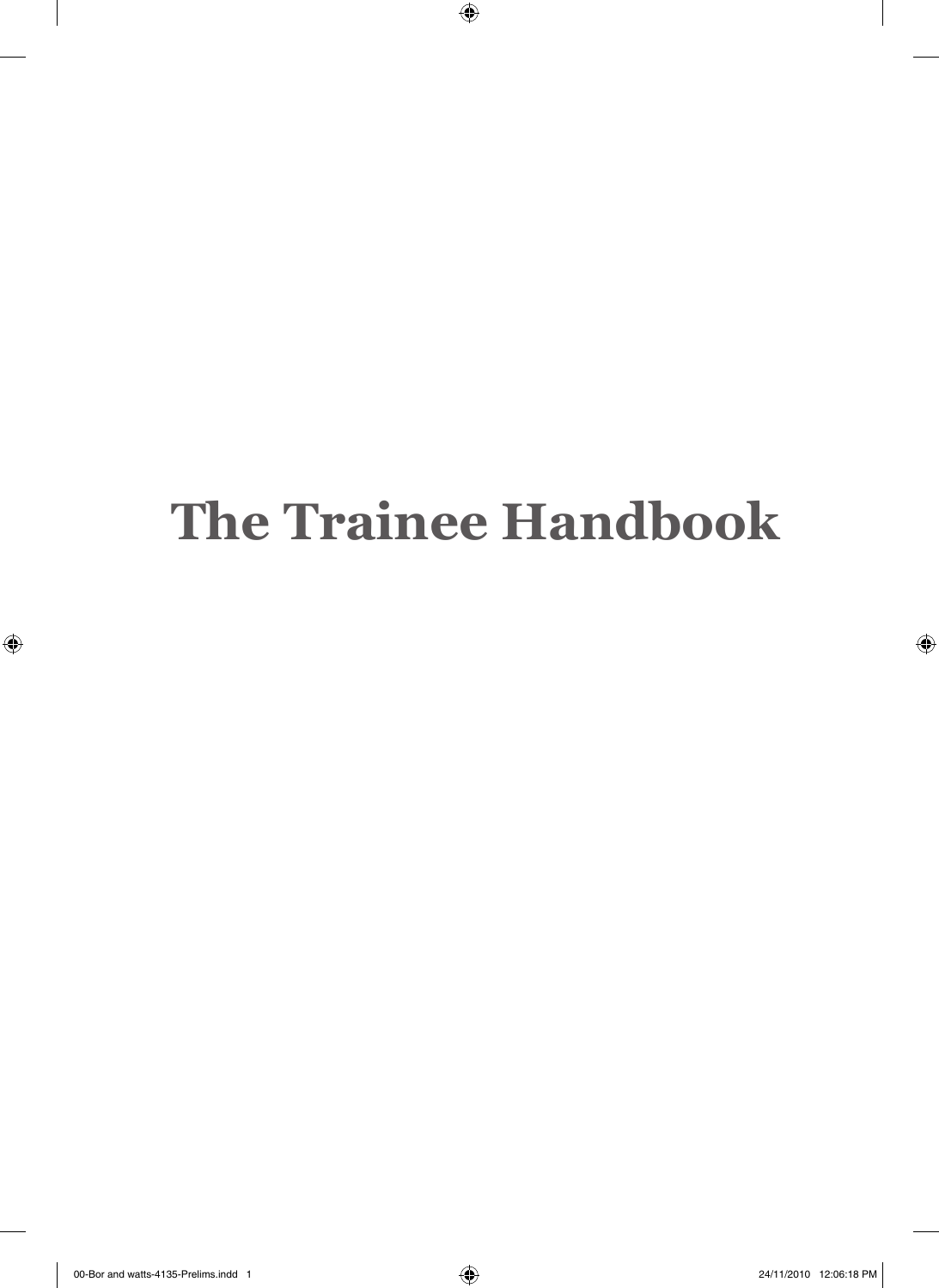*Sheelagh Strawbridge*

⊕

# **Introduction**

If you are reading this book, it is likely that you have either begun training in counselling, psychotherapy or counselling psychology or are thinking about it. You may be a little bewildered by the range of training routes, approaches and labels attached to the work that interests you. Your own choice of training might relate to what is available, accessible and affordable or you might be passionate about training in a particular approach or tradition and be able and willing to invest considerable personal resources in gaining access to training. You may well feel a strong pull towards a particular training route but find yourself disappointed in being unable to access it and you may have concerns about employment opportunities. Whatever your position, your interests, motivations, attitudes, values, degree of commitment and so on these will all affect your approach to your training, what you put into it and what you get out of it.

I think it is important to start here because you are entering a rather strange world. It is even difficult to know how to refer to it as each of the labels raises questions of one kind or another. It is a confusing world with disparate approaches and histories coming together in an arena of conflict around issues of professionalization, regulation and an increasing association with health and medicine. This is not surprising as the process of professionalization, whatever the aspiring profession, involves passionate feelings and strongly conflicting interests. There is a lot at stake and the shape of our still forming or perhaps re-forming profession will affect the lives, livelihoods and status of many people both on the receiving and the practising end of services. Nevertheless, while the world you are entering is confusing it is also exciting and the opportunity to be actively involved in shaping it is greater than in more established professions.

It is, therefore, worth spending some time exploring what it means for our practice or range of practices to claim the status of a profession and for a person to enter that profession. In the current climate in the UK the implications of statutory regulation, entry-level thresholds, National Occupational Standards, Standards of Proficiency, National Institute for Clinical Excellence (NICE) guidelines and changing contexts of employment all have a bearing on these questions. Moreover, what is at issue in the UK has wider relevance as fundamental disagreements

♠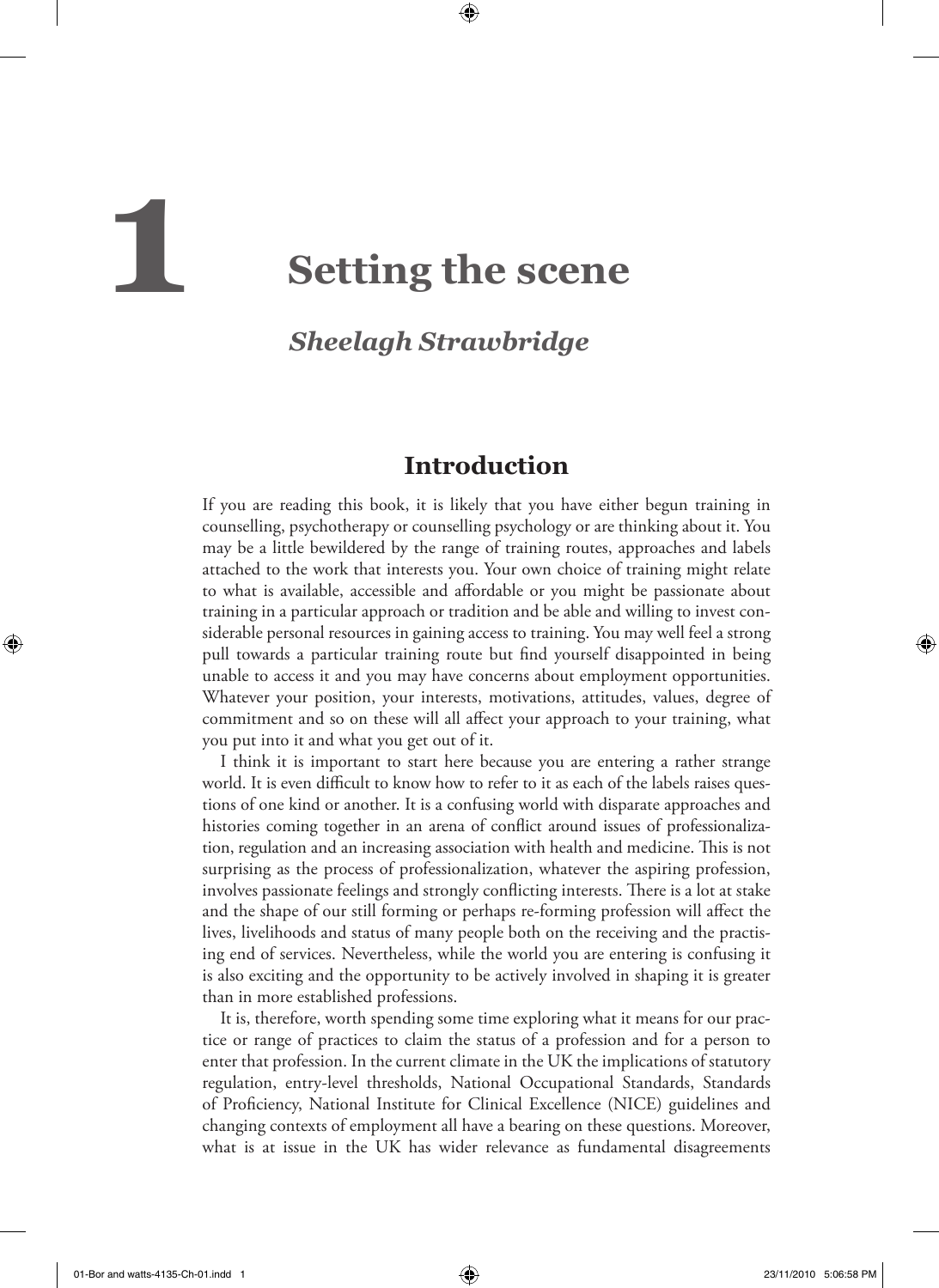⊕

concerning the defining characteristics of practice are brought into focus. Here and in the final chapter I would invite you to begin to explore these questions and suggest some theoretical maps to aid that exploration.

The issues are complex and understanding them presents quite a challenge. Nevertheless, you will encounter them during the course of your training and as you enter professional life, so it is not too early to begin to get some sense of what is involved in this first chapter. You can always return to it as the issues come to life in your own experience and demand further consideration. It will be important for you to remember that both this chapter and the final one offer my own perspective and opinions and contribute to an ongoing debate. There are no definitive answers but debate is a vital element in clarifying thinking. I hope that you will engage in this and consider your personal views, attitudes and values, and their implications for you both as an individual practitioner and as a member of a professional community.

I shall, for convenience, refer to our profession as that of 'psychological therapy' accepting the shorthand as an alternative to a list. This seems reasonable as the alleviation of psychological distress and the development of self-understanding, defined in broadly psychological terms, are widely accepted aims of practice. Nevertheless, even to call it psychological therapy, to distinguish it from more physical therapies, is problematic as, for example, some approaches define themselves as philosophical rather than psychological, while our physical bodies and 'body work' are central in others, and there is also a range of arts psychotherapies.

This begs the question as to whether there is one profession or more than one in the process of this forming or re-forming. There may be more significant differences between theoretical approaches within rather than between professional groupings and Pilgrim (1997: 113) notes that, although psychotherapy can produce a strong subjective identity on the part of individual practitioners, it is unusual in that it fails to denote a coherent professional group or discipline. Indeed, our practices and professional organizations have disparate origins that can be linked to current conflicts. It is also worth remembering that, while the focus of this book is on training in disciplines that would define themselves as psychotherapy, counselling or counselling psychology, psychoanalysis (a grandparent of these diverse and often fractious tribes) sits at a little distance and maintains an ambivalent attitude towards them.

Notwithstanding the influence of psychoanalysis, within the mental health services there is an historical connection between psychotherapy and psychiatry that carries a bias towards a biomedical perspective in this context. Counselling, on the other hand, largely developed separately with connections to human potential and self-help movements as well as voluntary services. These tended to hold critical views of mental health provision. So regardless of similarities in practice and client populations, this suggests one source of tension between top-down profession and bottom-up user-oriented roots that relates to the struggle by counselling to claim an equal status with psychotherapy and, in the context of statutory regulation, equivalent professional entry-level thresholds. Counselling psychology has, for this purpose, been included within psychology, which has already been regulated, not without controversy, under the Health Professions Council (HPC) and has a doctoral-level threshold. It seems likely, at the time of writing, that protected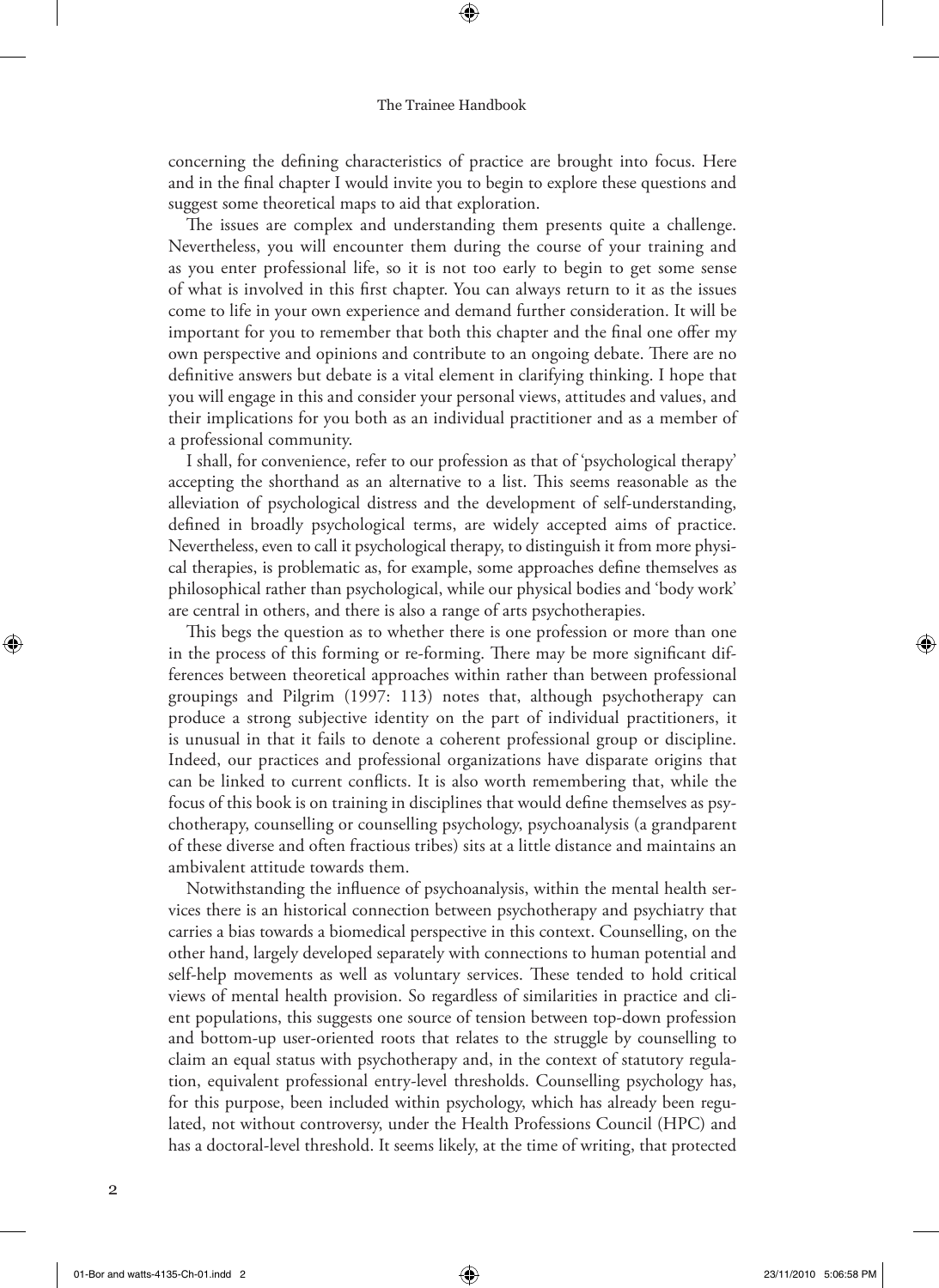⊕

titles will identify three distinct professional groupings with differential entry-level thresholds. This will have implications for salaries and employment opportunities.

It will not be possible in these short chapters to unpick all of this but I think it will be useful to start by focusing on the question of what it means to claim professional status and on some of the issues peculiar to a profession of 'psychological therapy'.

# **What is a profession?**

The word 'profession' has a range of meanings and uses and we can learn from an exploration of these (see for example Hammersley, 2009). Moreover, there are nuances in its use in distinguishing professional from amateur and voluntary. Professional often implies paid and amateur is sometimes used to denigrate performance, though we also recognize that amateur and voluntary work is often highly professional. So in the course of this discussion I think it will be useful to recognize that, although usages overlap, distinctions can be drawn between 'professionalism', with respect to competence, standards and the quality of work, 'professions', as specific groups, and 'professionalization', in relation to the formal claims to status and processes such as the statutory regulation of such groups. It is often helpful to reflect on the particular sense implied in statements.

For now it will serve to note that the assertion of professional status involves claiming competence in specialized knowledge and skills. In our case the basis of this claim is often, though, as noted above, not always, psychology. Tjeltveit, for example, states, 'When psychotherapists assert that they are professionals, they announce, they profess, they make public testimony that they possess specialized knowledge and technical skills that help people with psychological problems' (1999: 255). Of course, how psychological knowledge, skills and problems are defined and who is qualified to claim psychological expertise are the basis of much controversy. We can see similarities with the historical struggle to define and legitimate what became mainstream medicine and it is worth noting that a range of other practices, often termed 'complementary', also exist and make their own claims to legitimacy.

The nature of professions and their role in society is a significant area of sociological inquiry that we can only touch on here but is worthy of more attention. Macdonald (1995) provides a good introduction and Freidson (2001) makes a useful distinction between 'professions', 'technical occupations' and 'crafts', which has some relevance to the discussion of 'de-professionalization' below. Professional power is also an important focus of inquiry and has been subject to political critiques from varying perspectives, either as an agency of social control or as disabling the capacity of individuals to care for themselves (see, for example, the writings of Michel Foucault and Ivan Illich). Let it suffice here to note that power struggles characterize the process of professionalization and emerging professions, according to trait theories, have always sought to monopolize particular forms of expertise and erect social boundaries around themselves. When established, they restrict and control entry through lengthy training and qualifications (see Abbott and Meerabeau, 1998: 3). Statutory regulation gained by some sections of our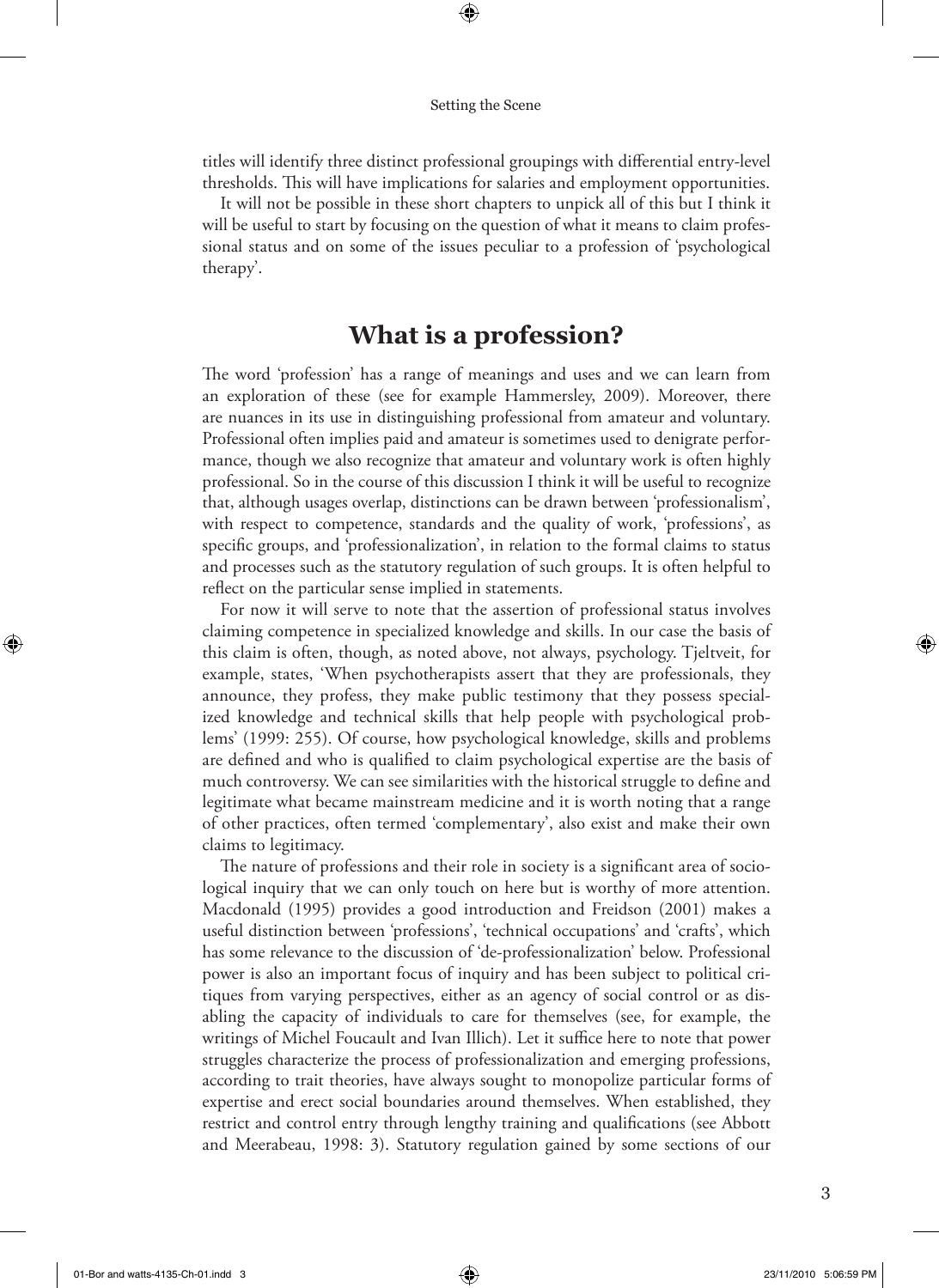⊕

profession and sought by others can, in part, be linked to this process and remains contentious. (Mowbray, 1995, still provides much food for thought; see also debates in professional journals such as *Therapy Today*).

Nevertheless, in recognition of the power that knowledge bestows, it is also characteristic of professions that they make a promise to put self-interest aside and act benevolently towards others. They espouse an ideology of public service and altruism and express a genuine desire to prevent abuses of power. The Hippocratic Oath, traditionally taken by physicians and dating back to the emergence of medicine, is the forerunner of our notions of ethical practice and the ethical frameworks, codes of conduct and disciplinary procedures of our own professional bodies. These are, in part, aspects of self-regulation that aim to establish trust, by ensuring some protection for clients. They can be situated alongside legal and political frameworks and ethical, legal and political issues inevitably interrelate. While self-regulation is often cited as a significant characteristic of professions, it has, of course, been brought into question in the context of statutory regulation and we will consider some of the issues below.

So specialized knowledge and skills, generally defined in psychological terms, and ethical practice are two central pillars supporting the claim of psychological therapy to professional status. It is, therefore, in my view, important to ask questions about the nature of ethics, of psychology and of the relationship between them. I have explored these questions in other contexts and what follows draws upon and develops previous thoughts (Strawbridge, 2003a; 2003b).

# **Ethics and psychology**

In the interest of protecting clients from bad practice our professional bodies commit us to ethical standards and codes of conduct. Ethical issues often relate to aspects of conduct, such as the management of boundaries and the non-exploitation of clients, and to dilemmas arising in situations where values conflict, for example, between self-determination and protection. These are important areas of ethical thinking. However, such issues, relating to the standards and conditions of practice, may be seen as *external* to the therapeutic process, which tends to be understood in psychological rather than ethical terms. So the practice of psychological therapy like, for example, the practice of medicine can be viewed in terms of the application of specialized knowledge and skills. The need for ethical standards is recognized because of the potential for abuse, but most practitioners will focus on the development of their specialist expertise. You may find this reflected in your training, where a stress on skills and theoretical understanding can lead to the neglect of an in-depth study of ethical practice. This was perhaps encouraged by the emphasis, of professional bodies, on codes of conduct written as sets of rules as opposed to general principles that were more likely to stimulate debate.

However, the British Association for Counselling and Psychotherapy (BACP) (2002, revised 2010) now has a fundamentally changed ethical framework, as has the British Psychological Society (BPS) (2006, revised 2009 in response to regulation by the HPC). These new frameworks emphasize values and principles and offer less specific guidance in the form of rules. The intention is to encourage a different

♠

 $\Leftrightarrow$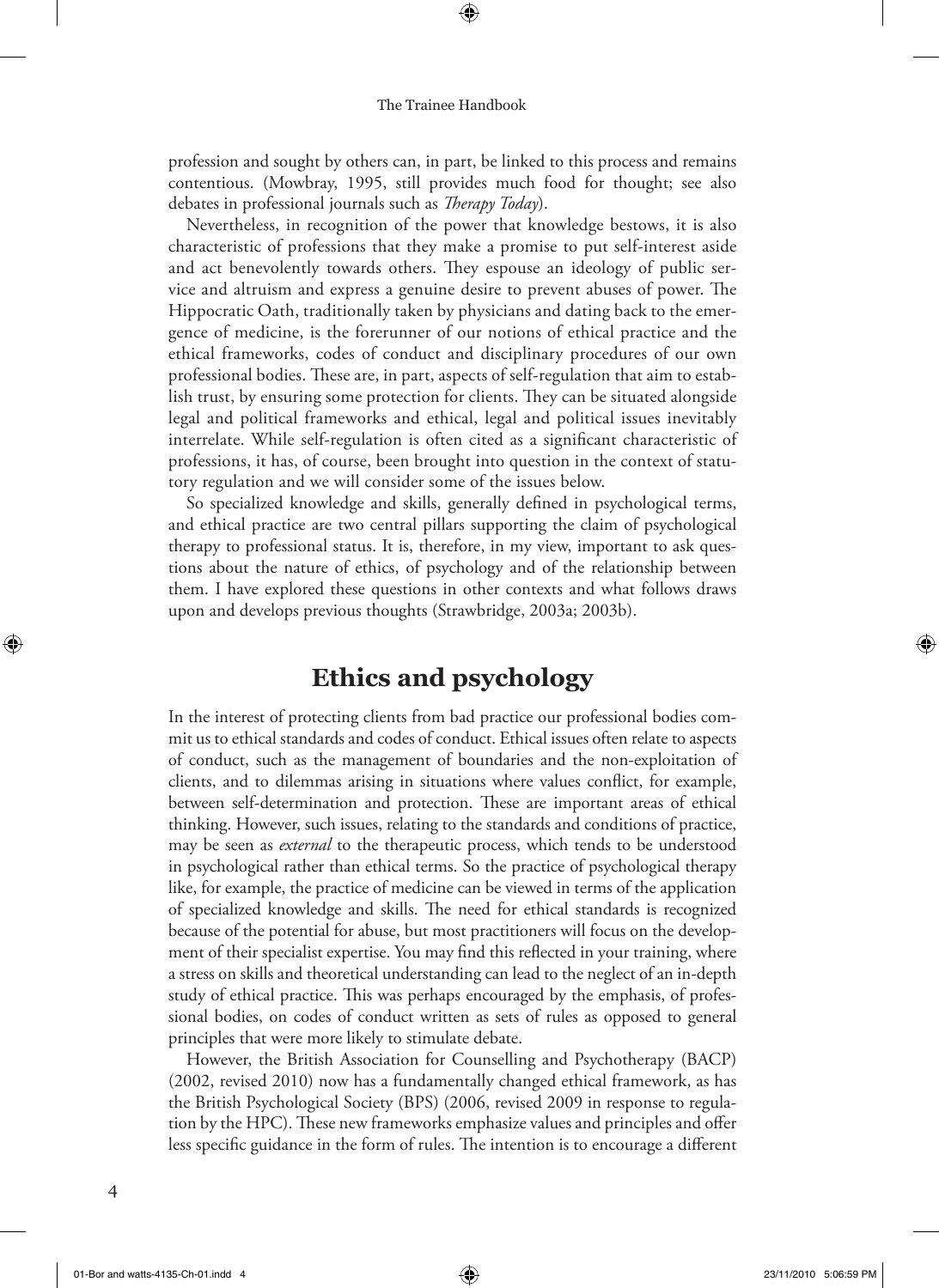⊕

way of thinking about ethics and ethical decision making. Their effect is, in part, to draw attention to the way ethical issues are actually internal to professional practice and are about much more than conduct. In medicine, for example, technical advances will lead to life and death dilemmas such as those relating to judgements about the quality of life and the allocation of scarce resources. Nevertheless, in medicine such ethical judgements can still be seen as separate from the technical aspects of practice in a way that is impossible in our work.

The centrality of ethical thinking *within the process* of psychological therapy is highlighted by a significant change in the BACP framework. The explicit introduction of the ethics of virtue alongside those of duty requires us to cultivate personal qualities such as empathy, sincerity and respect as a matter of *ethical responsibility* as well as in the context of *psychological expertise*, which may be suggested by taskoriented language such as 'establishing a therapeutic alliance or core conditions'. This emphasis on the personal qualities and values of the practitioner brings into focus the interpersonal dimension of therapy, and stresses the importance of the quality of therapeutic relationships. It also draws our attention to the particular ways in which ethics and psychology are inextricably linked within practice.

In order to understand this more clearly we need to take a closer look at the nature of ethics. As well as recognizing ethics as a discipline of academic philosophy, Bohme (2001) draws our attention to its connection with the idea of philosophy as a mode of living or a way of life and with practical wisdom. Both of these connections have to do with what he calls 'the art of dealing with serious questions' and are relevant to our professional work as well as to our everyday lives. While being informed by academic study, ethics in this sense goes beyond it. Practical wisdom he sees as centred on public as distinct from more personal concerns. Here the basic values of communal life are at issue and arguments involve the formation of public opinion, social norms and regulation. So ethical or moral questions will arise when matters become serious for a community and affect how it regards itself and what it becomes. In this aspect it is easy to see the interrelationship of ethics and politics, and we shall return to some of these issues that our developing professional community is vigorously debating.

However, I want to stay for the moment with the therapeutic process itself and the way in which psychological therapy is linked with the idea of philosophy as a way of life, where ethical or moral questions are seen as arising when issues relating to how we live our lives become serious for each of us individually. Bohme argues that the formation of personality, who we are and how we regard ourselves, is bound up with how we decide these questions. They are questions that have to do with 'being-human-well' and this is the province of virtue ethics. It can clearly be argued that, when we work with clients on issues relating to who they are and how they regard themselves, we are engaging in an ethical activity in this sense. However, it can also be argued that psychological theories, explicitly or implicitly, contain normative notions about the nature of persons, their health, well-being and potential and that such matters are properly psychological questions and, indeed, the subject of some disputes between differing theoretical approaches to therapeutic work.

This highlights the shared and sometimes contested ground between ethics and psychology that echoes the historical struggle to separate psychology from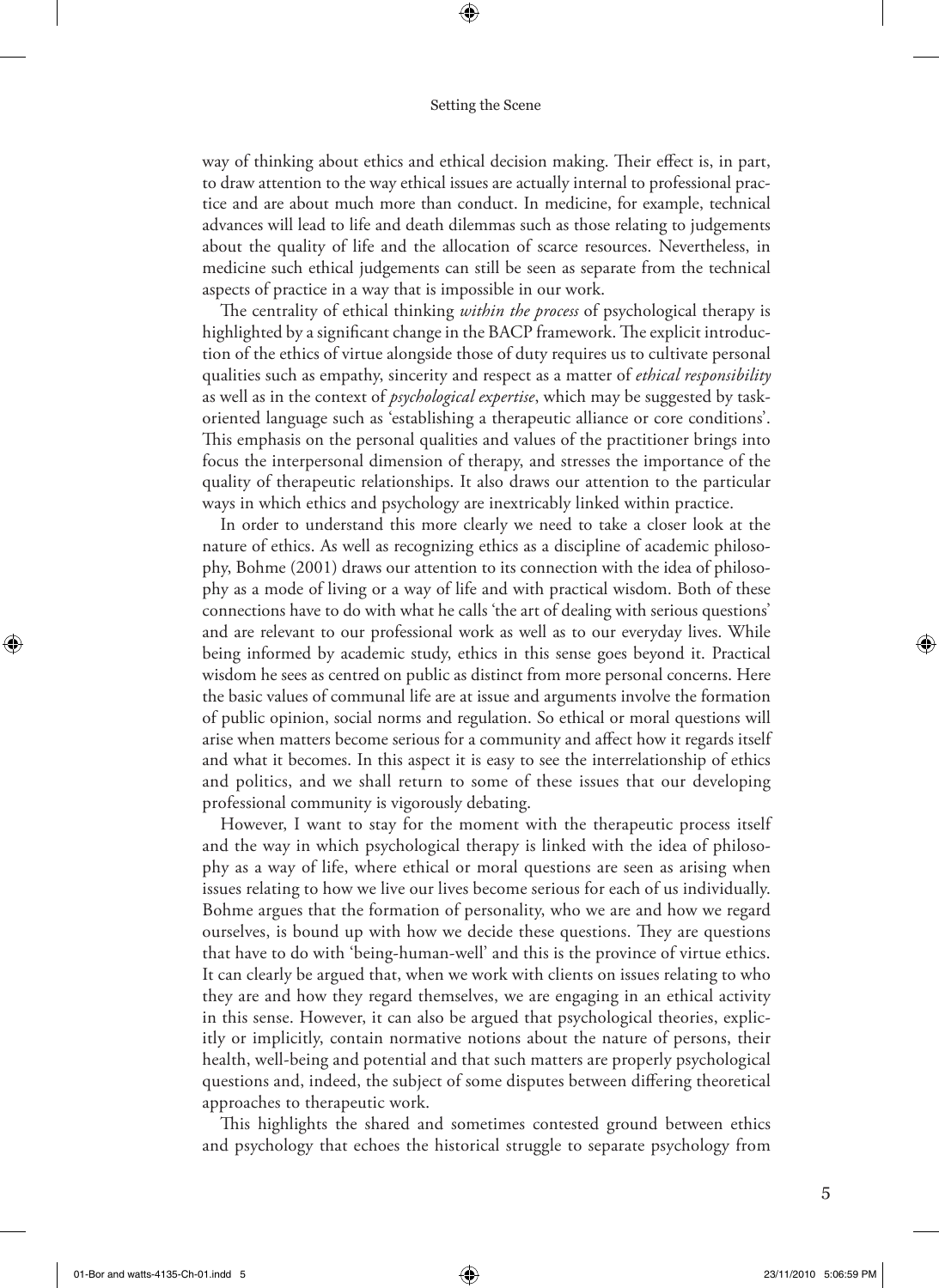⊕

philosophy with a consequent devaluing of philosophical questions. The reassertion by some practitioners (see, for example, Gordon, 1999 and 2009; Lomas, 1999 and 2005) of the importance of philosophical questions in our lives and of the philosophical dimensions of therapy is, at least in part, a response to the negative attitude towards such questions of mainstream academic approaches to 'scientific' psychology. Rooted in the ideas of the eighteenth-century 'Enlightenment', psychology situated itself historically as a 'natural science'. It aimed to establish knowledge that was based on 'objectively observable facts', verifiable against 'senseexperience', and favoured the study of behaviour rather than subjective experience. While ideas about natural science have developed over time and modern psychology has become increasingly complex, there is still an inclination towards a natural science model and a separation of truth from values that can lead to ethical questions being seen as external to the discipline itself, though relevant to the conduct of research and the application of its findings. In contexts of practice this favours a stress on technical expertise with ethics limited, as noted above, to the standards and conditions of practice.

It is, however, possible and, in my view, productive of a richer understanding, to seek a rapprochement between philosophy, including ethics, and psychology. We can see ethical and psychological inquiry as complementary. In fact, I would argue that, for example, deepening our understanding of therapeutic relationships in terms of acceptance, empathy and congruence requires this, as these concepts relate to the psychological attributes and skills of each therapist, to her or his ethical virtues and to the declared values of therapeutic practice. Moreover, whatever theoretical approach we adopt with individuals, couples, families or groups, questions will arise which will have both ethical and psychological aspects. So, for example, in each particular therapeutic relationship with an individual I must ask myself: 'What does it mean to encounter this person in this context?'; 'What is my responsibility to this particular individual in his or her world of relationships?'; 'How will I use my influence and professional power in this specific relationship?'; 'How will aspects of my self and my values colour my perception of and response to this person, and how will they enter our relationship through, for example, disclosing or withholding aspects of my personal experience?'; 'When and how will I offer or withhold insights, interpretations or specific techniques?'.

Similarly, when we consider what our clients bring, while there is no doubt that much of their distress can be couched in psychological terms, it is equally the case that their emotional pain is often also moral pain. For example, difficulties around self-worth, family issues and experiences of guilt and shame, together with problematic coping strategies, such as cutting, drinking and starving, bring considerable distress that can be understood psychologically in the context of a person's history. However, they also relate to how questions of duty, responsibility and a commitment to others can conflict with personal needs, self-interest and the desire for individual fulfilment. The distress may be profoundly influenced by the person's moral outlook and their cultural values. So a therapeutic sensitivity to clients' moral choices about how they live their lives, who they are and how they regard themselves, both as individuals and as members of a community, is as important as psychological understanding.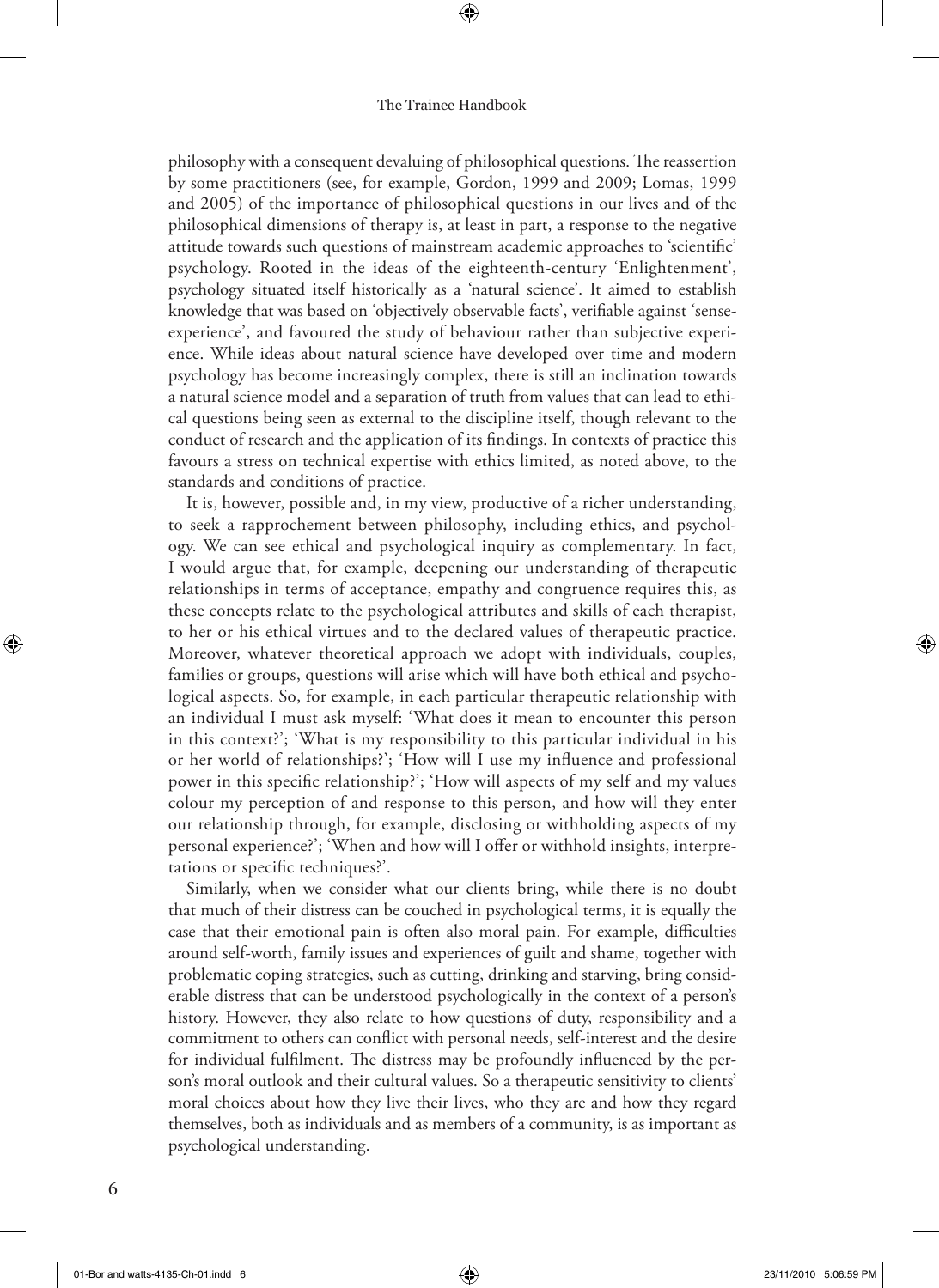⊕

# **Psychology as a human science**

Espousing such an attitude of complementarity requires a shift away from a natural science model of psychology, which, in any case, has always been contested. Indeed, as psychology, history, sociology, economics and social anthropology emerged as empirical disciplines, claims were made that their subject matter was crucially different from that of the natural sciences and that such 'human sciences' required differing methods of study. The German philosopher Dilthey was one early thinker who linked the notion of human science to a theory of understanding and influenced the development of research into human consciousness, subjective experience, meaning and culture. Consciousness and human agency are emphasized in a human science model and values are inseparable from its assumption that human beings have the capacity for choice and personal responsibility, as opposed to being entirely determined by internal and external causes. This has required an exploration of issues relating to describing and interpreting experience and the development of qualitative research methods. It has resulted in strong phenomenological and interpretative traditions across the human sciences.

These traditions recognize that interpretative and explanatory concepts are actively responded to by those whose experience or behaviour is interpreted or explained. As Hacking argues, even psychiatric classifications with a possible biological basis, such as schizophrenia, are 'interactive', always open to revision because 'people classified in a certain way change in response to being classified' (1999: 123). Moreover, the very range of competing psychological theories and therapeutic approaches underlines the value-laden nature of theoretical concepts relating to such things as the nature of persons, their well-being, potential and pathology.

Such a human science model of psychology is entirely consistent with an emphasis on the ethical dimensions of therapy. Personal qualities, moral choices and human relationships are at the heart of the work. A wealth of evidence demonstrates the therapeutic significance of the personal and intimate nature of the client–practitioner relationship in itself and this seems to be supported by recent neuroscience (see, for example, Cooper, 2008; Cozolino, 2006; Hubble, Duncan and Miller, 1999). Work on the theory and research relating to the therapeutic significance of compassion is also worth exploring (Gilbert, 2005) and I think the ethical notion of 'being-human-well' has some affinity with the psychological notion of 'human potential'.

# **Postmodernism**

As we have noted, the view of psychology as a natural science emerged from the Enlightenment. It has been linked with a range of movements in thought that are now termed 'modern'. In recent years, however, the ideas of knowledge and truth that underpin 'modernity' have been challenged under the banner of 'postmodernism'. Postmodernism questions the certainties of modern thought and stresses that knowledge is always limited within perspectives and inevitably value-laden. In acknowledging the broad spectrum of current psychological theories that have been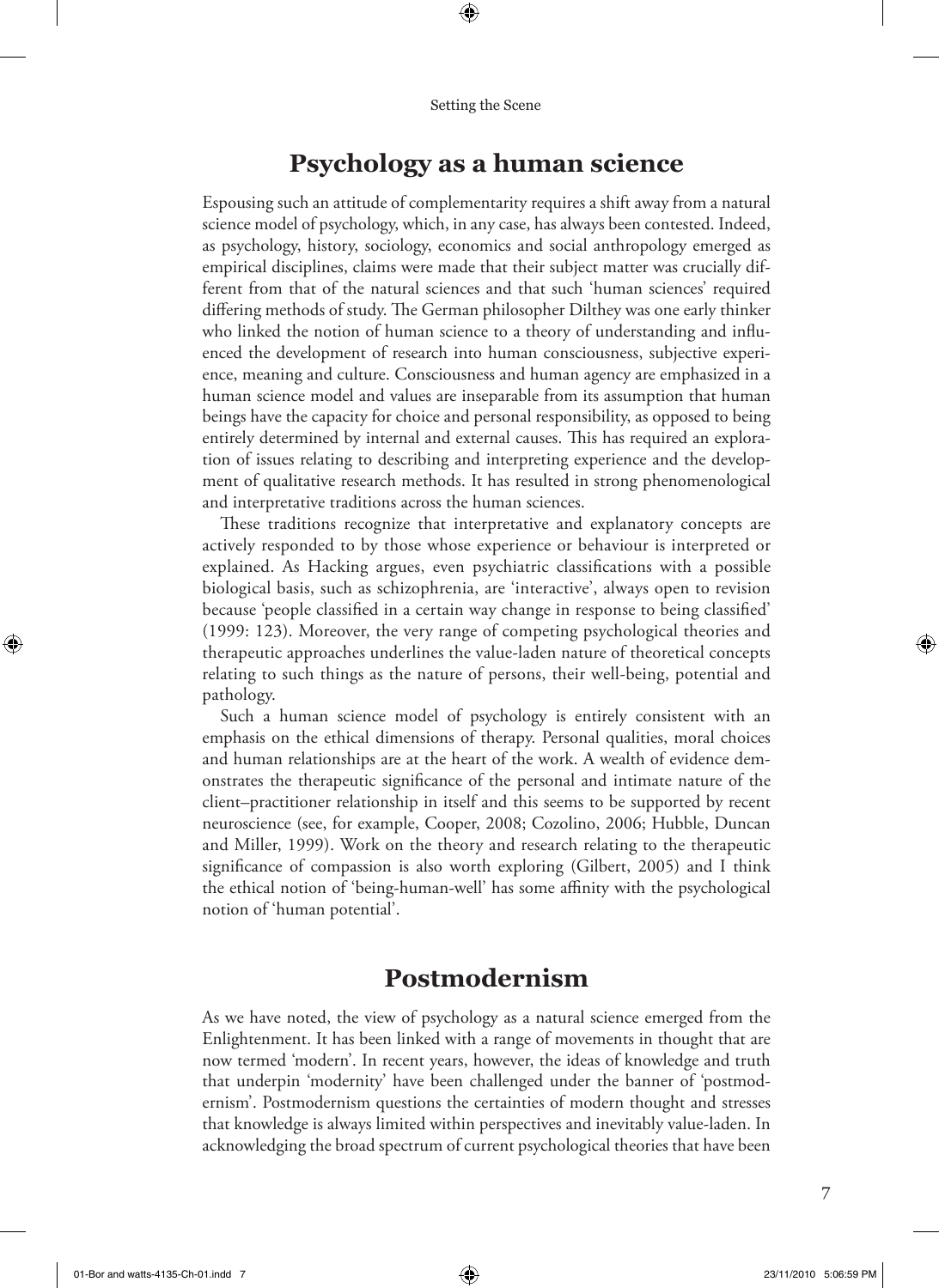⊕

found useful in therapeutic work and in adopting a human science approach, we can make a link with postmodernism and become alert to their implicit moral and socio-political values. This stimulates ethical and political critique. Indeed, studies within psychology, which engage in such self-reflective critiques of the discipline (such as Burman, 1994; Fox and Prilleltensky, 1997), emphasize the political role that psychological theories play in constructing and maintaining socio-political structures and power relationships.

More specifically, studies of the discourses of psychopathology and psychotherapy pose a considerable ethical and political challenge to established therapeutic practice (see Fee, 2000; Hook and Eagle, 2002; Parker, 1999; Parker et al., 1995) They show how, whatever the approach (biomedical/psychiatric, cognitive-behavioural, psychoanalytic or humanistic), and irrespective of truth claims, all theories situate clients and their problems within normative discourses that, for example, set standards of mental health, adjustment, development or self-realization. Moreover, if taken as truths, they position the therapist as expert and privilege the language of the model over the everyday language of clients and can, themselves, oppress the people they intend to help. It is worth remembering James Hillman's comment on the power of psychological perspectives:

Once one has been written into a particular clinical fantasy with its expectations, its typicalities, its character traits, and the rich vocabulary it offers for recognizing oneself, one then begins to recapitulate one's life into the shape of the story. One's past too is retold and finds a new internal coherence, even inevitability, through this abnormal story. (1983: 15)

So where does all this take us? It is possible to see postmodernism as undermining all claims to truth and value. This, I think, is a mistake. I do, however, believe that it offers us a complex picture of reality and counsels a measure of humility in the face of such complexity. It highlights to me the importance of viewing psychological theories as helpful maps or stories, ways of seeing that open up possibilities. These have emerged from struggles with life's challenges and research prompted by the desire to understand something of the human condition. We would be as foolish to disregard them as I would be to walk in the English countryside without the guidance of the Ordnance Survey, even though I am still likely to encounter ploughed up paths, bulls in fields, barbed wire and other obstacles that demand a creative response.

I believe that a human science perspective can embrace the complex vision of postmodernism, emphasizing the interactive and value-laden nature of psychology as well as recognizing its insights. In tune with the attitude of Kelly (1963), it adopts the view that human beings (including psychological therapists and their clients) are natural inquirers. One of the things I remember from my undergraduate studies is a statement, I believe by George Miller, about psychology only being of use if it can be given away. I think for us this implies engaging collaboratively with clients in a spirit of cooperative inquiry and together drawing upon psychological knowledge and understanding, grappling with the serious moral matters life presents and recognizing the social and economic circumstances that limit the possibilities of therapy.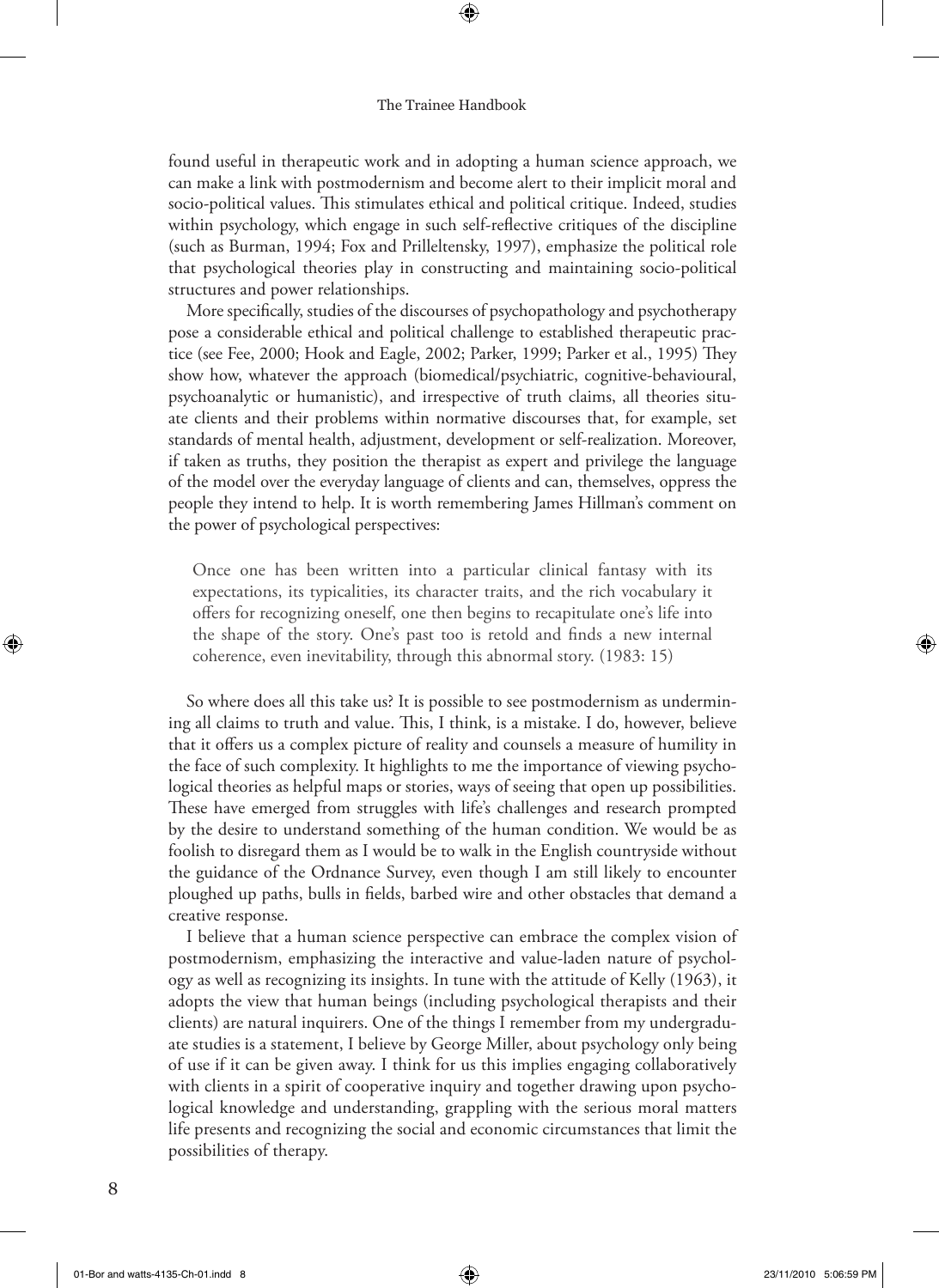⊕

# **Cooperative inquiry and personal encounter**

The notions of collaboration and cooperative inquiry may seem to undermine the claim to professional expertise founded on specialized psychological knowledge and skills. I think this would only be the case if we saw this expertise as manifesting itself in ready-made solutions to clients' difficulties. Such a view can be encouraged by the tendency, discussed below, to see psychological distress in medical terms where the onus of relieving suffering is placed squarely on the therapist. While this view can be seductive, and is encouraged by 'modern' habits of thought and medical contexts of practice, I believe it is, as I have suggested, misconceived. Our clients face social circumstances and moral issues that contribute to their psychological distress and personal encounter, understanding and relationship are central to the therapeutic process. Therapy is more about 'being with' than 'doing to' a person. This, as I have indicated, makes demands on us professionally that go beyond a technical expertise skilfully applied and ethics conceived in terms of conduct.

Cooperative inquiry is, however, compatible with a human science approach to psychological expertise that is informed by postmodern thinking. Adopting this perspective we might better view our specialized understanding in terms that are similar to that of a knowledgeable and experienced guide engaged by a client explorer mounting an expedition into unknown territory. A useful guide does not pretend to know the particular territory, but is familiar with the general landscape and available maps as well as being skilled in expedition planning and techniques for negotiating difficult terrain. He or she is also reflective, clear thinking and creative in facing monsters and other challenges. Moreover, such knowledge and expertise will have been gained partly through studying the explorations of others and, at least as importantly, through personal experience and facing the challenges that help to define their own personal strengths and limitations. This is one reason why the training in psychological therapy stresses the value of experience as a client.

A second reason lies in the importance of encountering the power differential in client–practitioner relationships first-hand. This differential is a feature of all professional relationships, however, the highly personal and intimate nature of therapeutic explorations, and the enormous scope for personal influence involved, make sensitivity to the potential for exploitation crucial in this area of work. Personal experience and increasing self-awareness help to alert us to the more subtle dimensions of power and inadvertent exploitation.

Perhaps above all, the demand for us to engage in personal therapy and other forms of self-reflection lies in the recognition that psychological therapy entails interpersonal relationships with clients who are struggling with serious issues relating to how they live their lives and regard themselves. I like Mair's idea of psychology in an 'intermediary mode' which is 'to do with touching and being touched, personally. It is to do with communications which refresh and bring a person to life, open them up to new possibilities' (1989: 44). This highlights the self as our central resource and the significant demands made upon our self-awareness, ethical sensitivity and personal qualities or 'virtues'. It also draws attention to the reciprocity in therapeutic relationships. As therapists, we too are touched, challenged and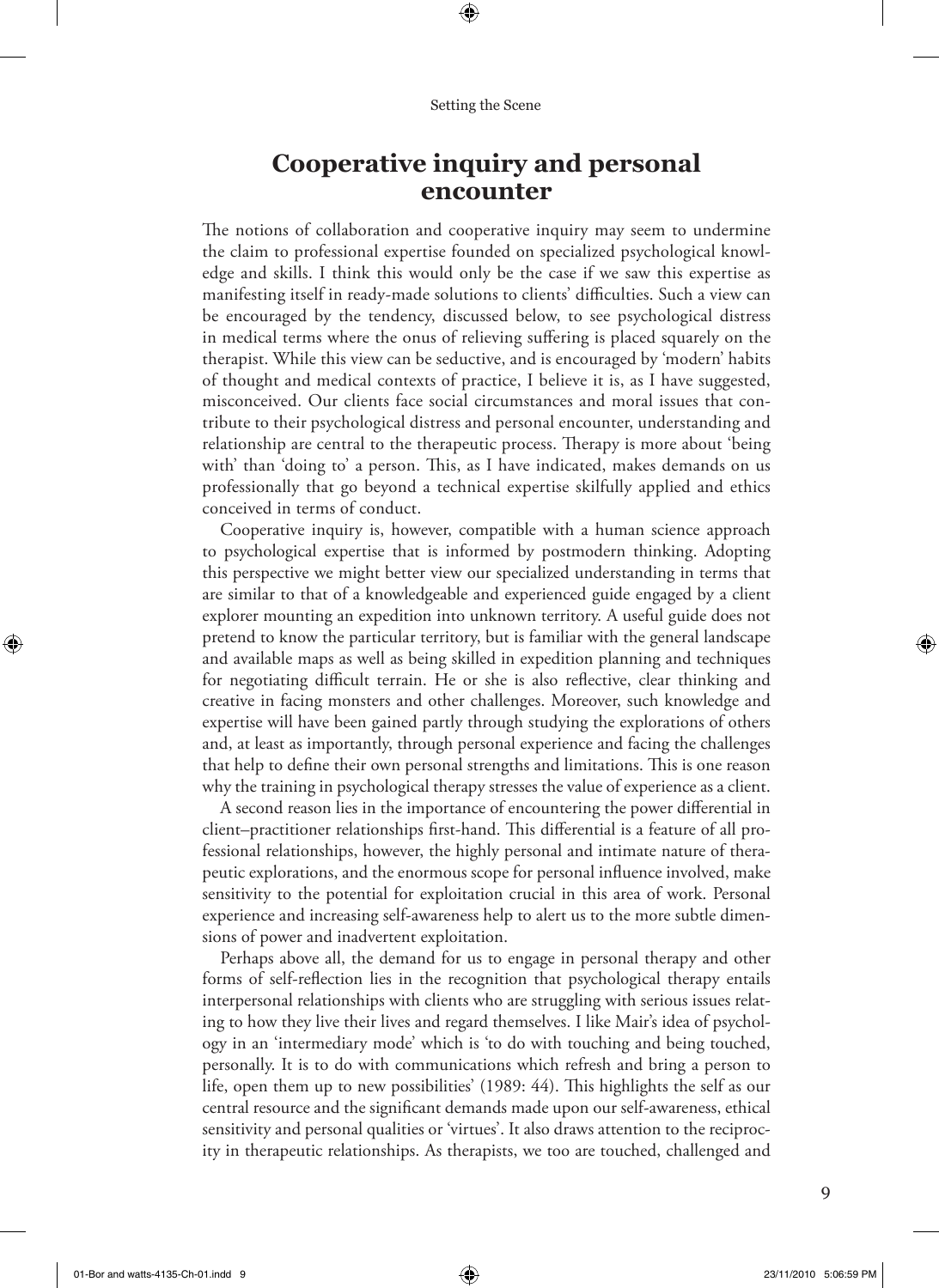⊕

changed in our relationships with clients and must find opportunities to process these experiences.

Much of what I have argued about a human science model, the complementarity between ethics and psychology and the interpersonal nature of psychotherapeutic work, nevertheless, seems at odds with current developments to which there are a number of separate but interrelated strands, significantly: progress towards statutory regulation; an increasing association with medicine; and, in the UK, government supported policies for Improving Access to Psychological Therapies (IAPT) within the mental health services. So an exploration of these is necessary and, while I have some regard for the motives and intentions behind these developments, my own view is quite critical of them and it will be important for you to consider your own position.

# **Statutory regulation and the increasing association with medicine**

I have already drawn attention to the tendency of emerging professions to seek to monopolize expertise and restrict and control entry through training and qualifications. Statutory regulation is sought as a way to restrict the right to practise to those who have gained such qualifications. There is a legitimate rationale for this in relation to the protection of the public from poor practice that can be damaging to their health and well-being. As high standards of practice are promoted, statutory regulation is seen as important because professional bodies can only regulate their own members. Outsiders can make illegitimate claims to expertise and practise without reference to ethical frameworks or disciplinary procedures.

It does, however, undermine professional power by dismantling the self-regulatory function and, while there are many obvious arguments in favour of this, it is a double-edged sword. First of all, it is by no means clear that statutory regulation is actually more effective in protecting the public than self-regulation (see, for example, McGivern et al., 2009 and 'The Maresfield Report', 2009, produced jointly by a number of psychoanalytic organizations). Secondly, and perhaps more fundamentally in relation to the character of our profession, the proposed regulatory body, the HPC, steers towards a medicalized view of practice and the demands of employment in health care settings. This favours a natural rather than a human science model and as stated above my own inclination is towards the latter.

The provision of psychological therapy within the context of medicine reinforces the biomedical perspective dominant within psychiatry. So the language of symptomatology, disease and disorder takes precedence over that of social conditions, interpersonal relations, subjective experience and moral responsibility. Categories of illness and disorder have been constructed and articulated in the *Diagnostic and Statistical Manuals* (DSM) of the American Psychiatric Association and the *International Classification of Diseases* (ICD) of the World Health Organization. They have also been extensively criticized (see, for example, Bentall, 2003 and 2009; Douglas, 2010; Horwitz and Wakefield, 2007; Kutchins and Kirk, 1999). Nonetheless, coupled with a heavy bias towards randomized

♠

 $\Leftrightarrow$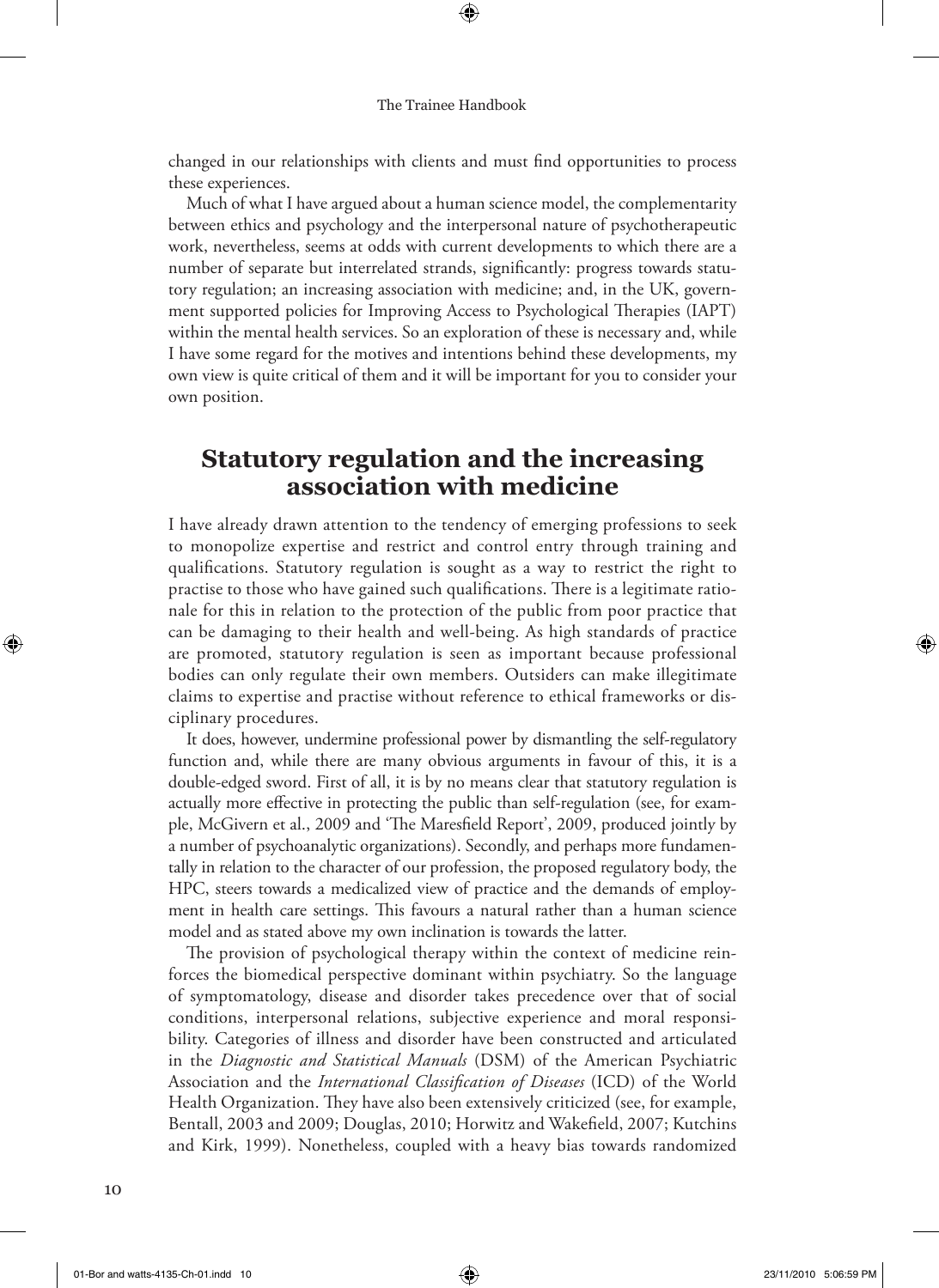⊕

controlled trials as the test of effectiveness, they form the basis of the NICE approach to recommending treatments to be made available within the National Health Service.

This has far reaching implications and, as diagnostic categories suggest the existence of objective states that are value free and amenable to specific treatments, clearly favours approaches to practice that will sit most comfortably within a clinical world view. Nevertheless, the *DSM* and *ICD* categories actually fall short of the diagnostic standards normally applied to physical illness, where symptoms can be linked to causes. They largely consist of lists of symptoms, which are de-contextualized and not linked to the circumstances and experiences to which they are a response. Treating symptoms without reference to their causes can be dangerous. For example, diarrhoea may be the result of various bacterial and parasitic infections and the cause will affect the treatment; viral infections do not respond to antibiotics, though they may produce symptoms similar to bacterial infections that do; and it could be fatal to treat a persistent headache with analgesics while neglecting to investigate a possible brain tumour. In genuinely scientific medicine symptoms point to and prompt the investigation of underlying causes. Moreover, a physician's competent interpretation of symptoms rests on an in-depth theoretical understanding of disease processes coupled with substantial clinical experience.

Unfortunately, the *DSM* and *ICD* categories are often used in ways that close down inquiry so, for example, someone meeting the symptom-defined criteria for 'depression', will be seen as having a disorder amenable to a specific treatment. However, depression is something of a catch-all category and the focus on symptoms directs attention towards an individual's internal state and away from an inquiry into interpersonal, social, economic and political contexts to which it may be an understandable response. It is certainly worth asking *why* psychological distress, manifest in issues around eating, alcohol consumption and drug use, as well as in anxiety, depression and suicide, seems to be so widespread in our society and increasing (see, for example, Horwitz and Wakefield, 2007; Wilkinson and Pickett, 2010). The current diagnostic approach discourages this. Interestingly, Leader (2008: 13–17) links the increasing diagnosis of depression to the development and marketing of antidepressant drugs and Appignanesi notes that the use of antidepressants rose by 234 per cent between 1992 and 2002. She remarks, 'There is nothing like a much publicized set of pills to invoke a mirroring illness' (2008: 3). While, the effectiveness of antidepressants is now being questioned (see Kirsch, 2009), the diagnostic category remains enshrined within the NICE guidelines, and the basis for a recommendation of specific psychological treatments.

All of this is the subject of ongoing debate and I hope I have said enough to indicate the fundamental tension between a medical model of practice and one based in a human science perspective. It is certainly not my intention to denigrate medicine or natural science as such, only to question their extension into the field of human relationships. There are, however, further concerns relating to statutory regulation and the medical contexts of practice, which I think can best be understood as part of a wider social process that was originally identified by Max Weber and termed 'rationalization'.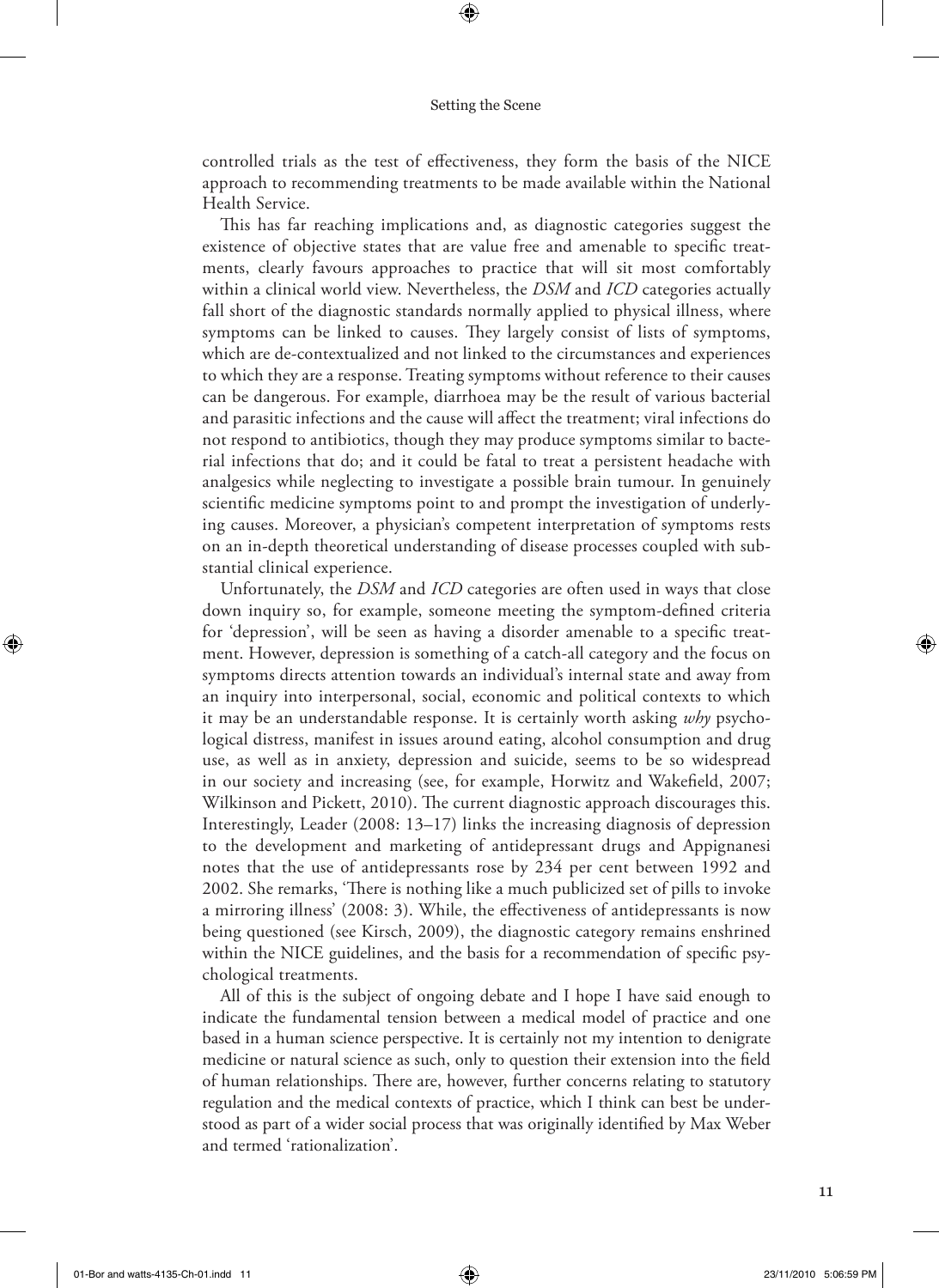⊕

# **Rationalization and the McDonaldization of practice**

I have already noted that the *DSM* and *ICD* diagnostic categories make little or no reference to underlying causes and thus do not compare to those of properly scientific medicine. Separated from psychological theories about underlying processes they do not generate lines of inquiry and they also obscure social values and judgements relating to accepted norms of behaviour. So, for example, homosexuality was included in *DSM 3* and, following protests, removed from subsequent editions and it is difficult to see how the 'unspecified maladaptive reactions' listed under 'adjustment disorders' can be understood without a reference to context. Nevertheless, the categories are taken to identify conditions that are understood, can be treated in specific ways and are amenable to the development of NICE guidelines.

This not only directs attention away from social contexts but also from the interpersonal and interactive nature of our work. Moreover, it can lead to an overemphasis on technical competence, defined in terms of skills and techniques, which fails to recognize the importance of an in-depth understanding of the theoretical maps that guide us, prompt inquiry and underpin a genuinely scientific approach, whether human or natural. In relation to practice, I think that this amounts to a devaluing of professionalism and in effect contributes to a process of de-professionalization that is more advanced in other 'caring' professions, which are experiencing increased 'managerialism' and where direct work with serviceusers is devolved to less well-trained and poorly paid workers (see, for example, Hugman, 1998; May and Annison, 1998). This, I think, can be seen in our own field in the way that the IAPT policy is being implemented. In my own struggles to understand all this, as noted above, I have found Weber's theory of rationalization helpful and Morrison (2008) also provides a useful introduction (see for example Weber, 1974: 13–31).

Rationalization involves the application of criteria of rational decision making, tied to calculable economic efficiency, to increasing areas of social life and is closely associated with the rise of industrial capitalism. Its effect is to construct a complex system that is geared only to increasing productivity. This, coupled with scientific and technological progress, becomes an end in itself, the rationale of the whole system and, as such, beyond question, as opposed to a means whereby human needs may be satisfied. So, for example, at present it seems possible to conceive of a way out of global financial crisis only in terms of a return to growth.

Ritzer (1993) argues that the process of rationalization continues to intensify. He coined the term 'McDonaldization' to characterize the highly controlled, bureaucratic and dehumanized nature of contemporary, particularly American, social life. The fast-food restaurant, built on principles of efficiency, calculability, predictability and control, where quantity and standardization replace quality and variety as the indicators of value, serves as a metaphor for the general mania for efficiency. Increasing areas of social life are subject to McDonaldization through, for example, shopping malls, packaged holidays, hotel chains and digital television.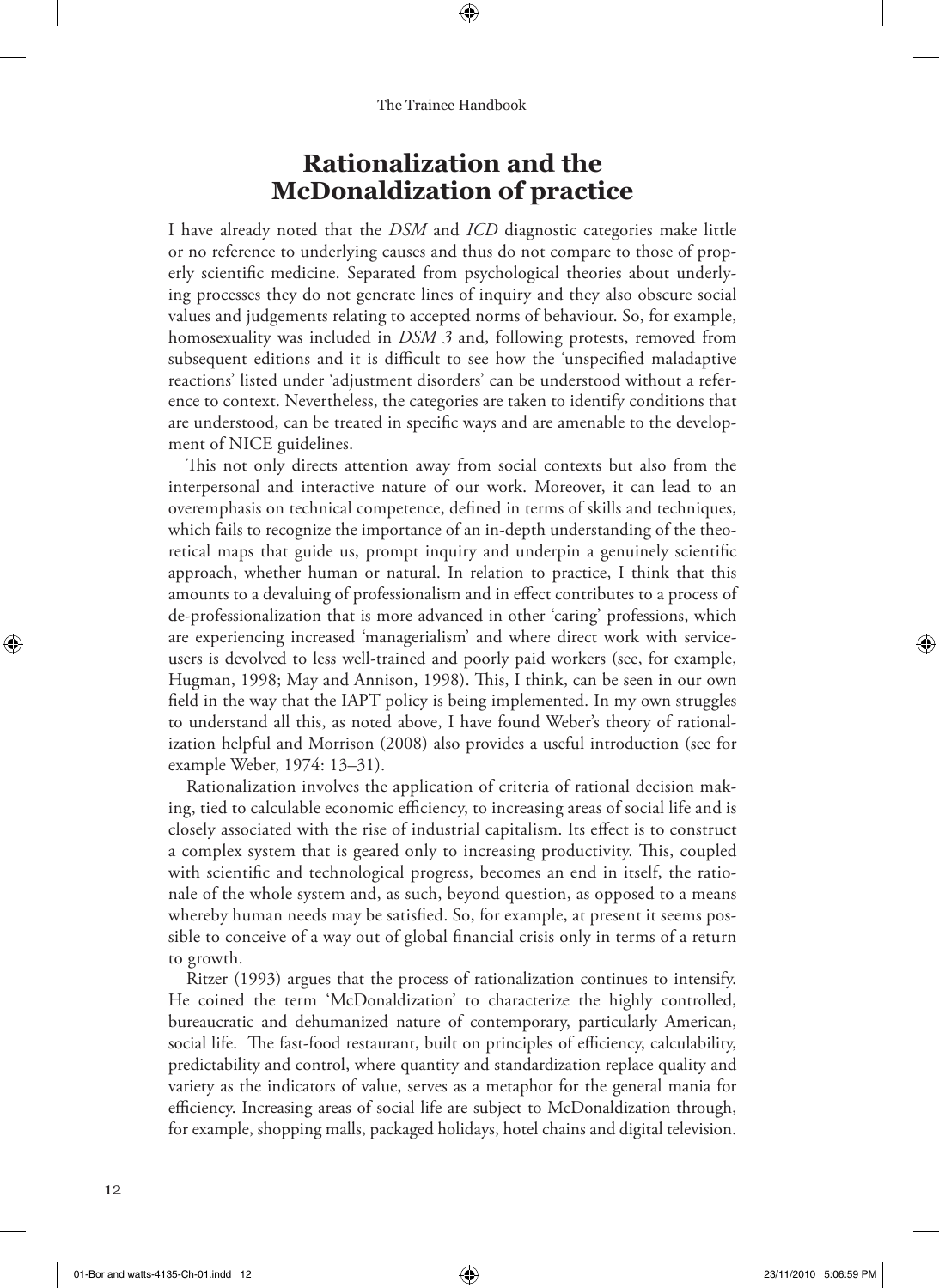⊕

Even areas such as religion (Drane, 2000), education and medicine are subject to this process. The stress on grades and league tables in education focus attention on what is quantifiable in the end product, rather than the quality of the experience, and health care is increasingly impersonal and technological.

Ritzer also considers the organization and experience of work. He recognizes that 'deskilling' is characteristic of rationalization and that this can be linked to Braverman's (1974) analysis of the degradation of labour under 'scientific management' (Ritzer, 1998: 59–70). Work is highly routinized, thinking is reduced to a minimum and even social interactions (for example with customers) are scripted (Hochschild, 1983). Higher-level skills (such as planning), creativity, critique and genuine human contact, are effectively excluded so both producers and, in the service industries, consumers are systematically disempowered. De-professionalization is part and parcel of this process.

These ideas do, I think, provide insights into the labour market in which therapists are increasingly employed. More specifically, while much can be said in favour of the intention to increase provision and access, the current IAPT initiative does exemplify how, in our field, complexity can be minimized, process routinized and thinking and human contact reduced, for example, by: the strong emphasis on training in techniques (despite the significance of the therapeutic relationship); attempts to operationalize competences; the demand for quantification in efficacy studies (without due regard to the adequacy of the measures or the quality of the experience); the consequent stress on diagnosis (as opposed to the subjective experience of distress); attempts to package delivery through therapy manuals; and, the use of computers to deliver some such packages. (See Strawbridge, 2002 and Strawbridge and Woolfe, 2010, for a more extended discussion of some of these ideas.)

## **Conclusion**

So you are indeed entering a strange world that is rife with conflict and controversy. I have introduced some important issues that you will inevitably encounter in its exploration, and tried to offer some useful maps of the territory. The concerns that I have raised above all relate to the prioritization of technical competence over the interpersonal dimensions of our work. While technical competence is indeed important, it is only part of what it means to be professional which does, I think, imply autonomy and authenticity, the capacity to make and take responsibility for our own judgements. We will return to this in the final chapter but I have already suggested that, in our field, personal reflectiveness, ethical sensitivity, a depth of psychological knowledge and understanding, a clarity of thought and an openness to inquiry are required, and to these I would add a passionate engagement. In offering you my own views and to these perspective I hope that I have stimulated some thought and perhaps provoked you, and I trust that, as you undertake the hard work of the training that this book is designed to help you with, you will continue to ponder, engage in debate and clarify your own thinking. There are no straightforward resolutions to the issues and, in my view, no neutral ground, but there is excitement and the work can offer enormous rewards.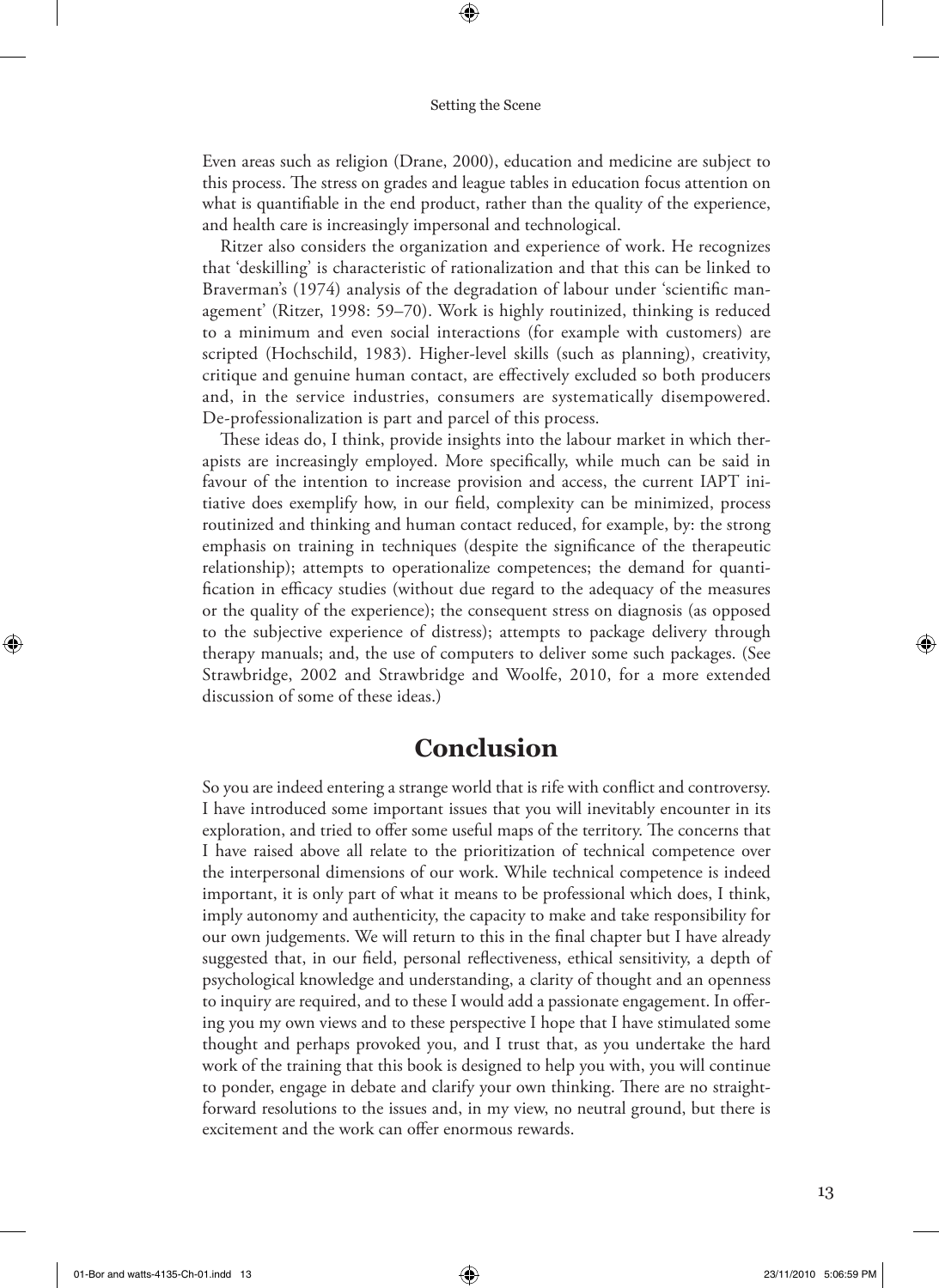⊕

# **References**

- Abbott, P. and Meerabeau, L. (eds) (1998) *The Sociology of the Caring Professions*, 2nd edn. Abingdon: Routledge.
- American Psychiatric Association (APA) (various editions) *Diagnostic and Statistical Manuals*. Washington, DC: APA.
- Appignanesi, L. (2008) *Mad, Bad and Sad: A History of Women and the Mind Doctors from 1800 to the Present*. London: Virago.
- Bentall, R. (2003) *Madness Explained: Psychosis and Human Nature*. London: Allen Lane.
- Bentall, R. (2009) *Doctoring the Mind: Why Psychiatric Treatments Fail*. London: Allen Lane.
- Bohme, G. (2001) *Ethics in Context: The Art of Dealing with Serious Questions*. Cambridge: Polity.
- Braverman, H. (1974) *Labour and Monopoly Capitalism: The Degredation of Work in the Twentieth Century*. New York and London: Monthly Review Press.
- British Association for Counselling and Psychotherapy (BACP) (2002, revised 2010) *Ethical Framework for Good Practice in Counselling and Psychotherapy*. Rugby: BACP.
- British Psychological Society (BPS) (2006, revised 2009) *Code of Ethics and Conduct: Guidance Published by the Ethics Committee of the British Psychological Society*. Leicester: BPS.
- Burman, E. (1994) *Deconstructing Developmental Psychology*. London: Routledge.
- Cooper, M. (2008) *Essential Research Findings in Counselling and Psychotherapy: The Facts are Friendly*. London: Sage.
- Cozolino, L. (2006) *The Neuroscience of Human Relationships: Attachment and the Developing Social Brain*. New York and London: Norton.
- Douglas, B. (2010) 'Disorder and its discontents', in R. Woolfe, S. Strawbridge, B. Douglas and W. Dryden (eds), *Handbook of Counselling Psychology*, 3rd edn*.* London: Sage pp. 23–43.
- Drane, J. (2000) *The McDonaldization of the Church: Spirituality, Creativity and the Future of the Church*. London: Darton, Longman and Todd.
- Fee, D. (ed.) (2000) *Pathology and the Postmodern: Mental Illness as Discourse and Experience*. London: Sage.
- Fox, D. and Prilleltensky, I. (eds) (1997) *Critical Psychology: An Introduction*. London: Sage.
- Freidson, E. (2001) *Professionalism, the Third Logic*. Cambridge: Polity.
- Gilbert, P. (ed.) (2005) *Compassion: Conceptualisations, Research and Use in Psychotherapy*. London: Routledge.
- Gordon, P. (1999) *Face to Face: Therapy as Ethics*. London: Constable.
- Gordon, P. (2009) *The Hope of Therapy*. Ross-on-Wye: PCCS Books.
- Hacking, I. (1999) *The Social Construction of What?* Cambridge, MA and London: Harvard University Press.
- Hammersley, D. (2009) 'Treasures old and new in a decade of change', *Counselling Psychology Review*, 24 (3 and 4): 143–51.
- Hillman, J. (1983) *Healing Fiction*. New York: Spring.
- Hochschild, A.R. (1983) *The Managed Heart: The Commercialization of Human Feeling*. Berkeley: University of California Press.

14

⊕

↔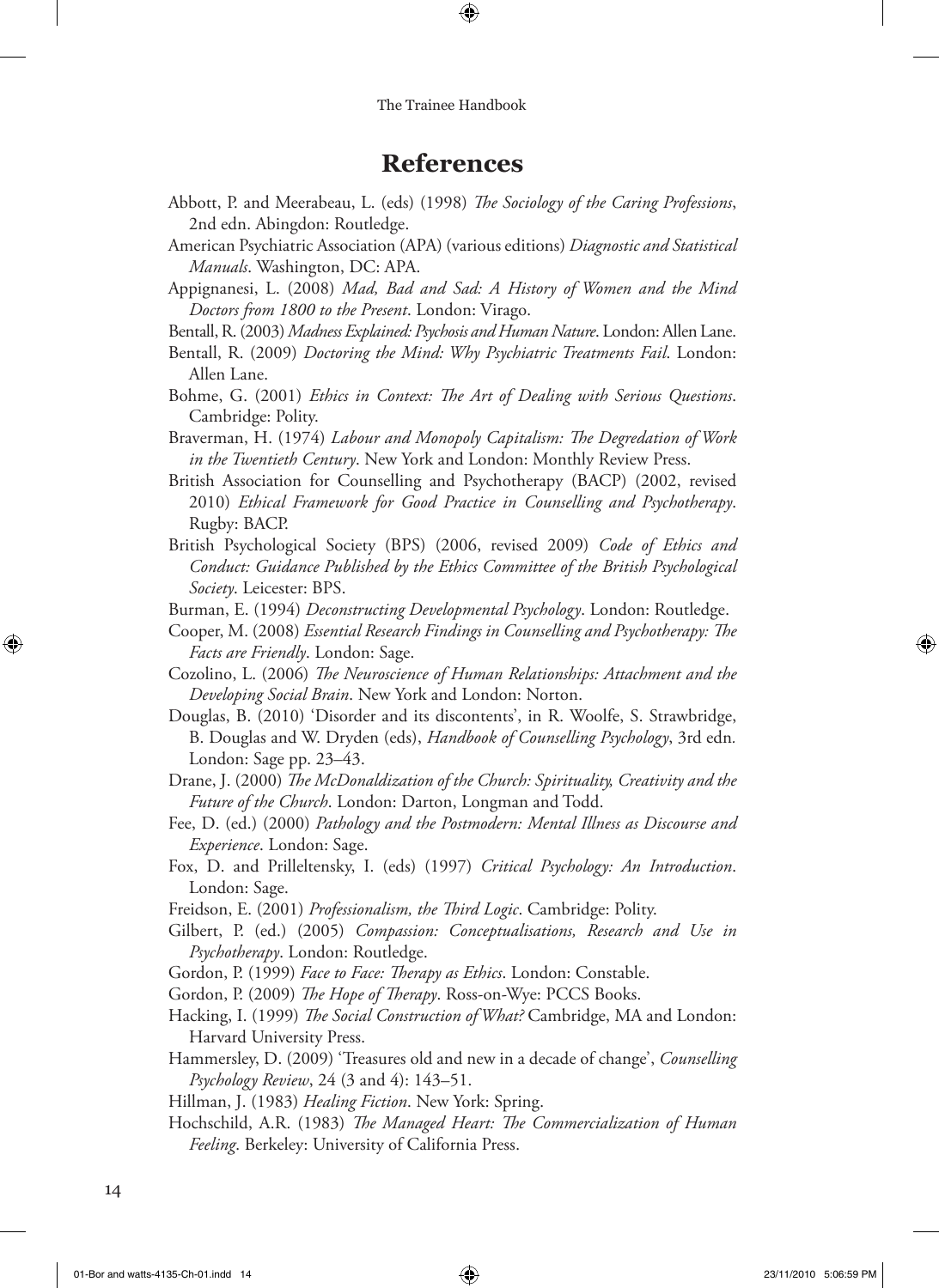⊕

- Horwitz, A.V. and Wakefield, J.C. (2007) *The Loss of Sadness: How Psychiatry Transformed Normal Sorrow into Depressive Disorder*. Oxford: Oxford University Press.
- Hook, D. and Eagle, G. (eds) (2002) *Psychopathology and Social Prejudice*: Cape Town: UCT Press.
- Hubble, M.A., Duncan, B.L. and Miller, S.D. (1999) *The Heart and Soul of Change: What Works in Therapy.* Washington, DC: APA.
- Hugman, R. (1998) 'Social work and de-professionalization', in P. Abbott and L. Meerabeau (eds), *The Sociology of the Caring Professions*, 2nd edn. Abingdon: Routledge.
- Kelly, G. (1963) *A Theory of Personality: The Psychology of Personal Constructs*. New York: Norton.
- Kirsch, I. (2009) *The Emperor's New Drugs: Exploding the Anti-depressant Myth*. London: Bodley Head.
- Kutchins, H. and Kirk, S.A. (1999) *Making Us Crazy. DSM: The Psychiatric Bible and the Creation of Mental Disorders*. London: Constable.
- Leader, D. (2008) *The New Black: Mourning, Melancholia and Depression*. London: Hamish Hamilton.
- Lomas, P. (1999) *Doing Good? Psychotherapy Out of Its Depth*. Oxford: Oxford University Press.
- Lomas, P. (2005) *Cultivating Intuition: A Personal Introduction to Psychotherapy*, 2nd edn. London: Whurr.
- Macdonald, K. M. (1995) *The Sociology of the Professions*. London: Sage.
- Mair, M. (1989) *Between Psychology and Psychotherapy: A Poetics of Experience*. London: Routledge.
- 'Maresfield Report on the Regulation of Psychotherapy in the UK' (2009) Retrieved from www.psychoanalysis-cpuk.org/PDF/MaresfieldReport.pdf, accessed on 25/11/09.
- May, T. and Annison, J. (1998) 'The de-professionalization of probation officers', in P. Abbott and L. Meerabeau (eds), *The Sociology of the Caring Professions*, 2nd edn. Abingdon: Routledge.
- McGivern, G., Fischer, M., Ferlie, E. and Exworthy, M. (2009) *Statutory Regulation and the Future of Professional Practice: Evidence from the Field*. The King's College and Rogal Holloway Study: ESRC. Retrieved from www.kel.ac.uk/content/1/ c6/06/35/90/statutoryregulation1.pdf, accessed on 31/03/10.
- Morrison, K. (2008) *Marx, Durkheim, Weber: Formations of Modern Social Thought*, 2nd edn. London: Sage.
- Mowbray, R. (1995) *The Case Against Psychotherapy Registration: A Conservation Issue for the Human Potential Movement*. London: Trans Marginal Press.
- Parker, I. (ed.) (1999) *Deconstructing Psychotherapy*. London: Sage.
- Parker, I., Georgaca, E., Harper, D., McLaughlin, T. and Stowell-Smith, M. (1995) *Deconstructing Psychopathology*. London: Sage.
- Pilgrim, D. (1997) *Psychotherapy and Society*. London: Sage.
- Ritzer, G. (1993) *The McDonaldization of Society*. Los Angeles and London: Pine Forge, Sage.
- Ritzer, (1998) *The McDonaldization Thesis*. London: Sage.
- Strawbridge, S. (2002) 'McDonaldization or fast-food therapy', *Counselling Psychology Review*, 17 (4): 20–24.

↔